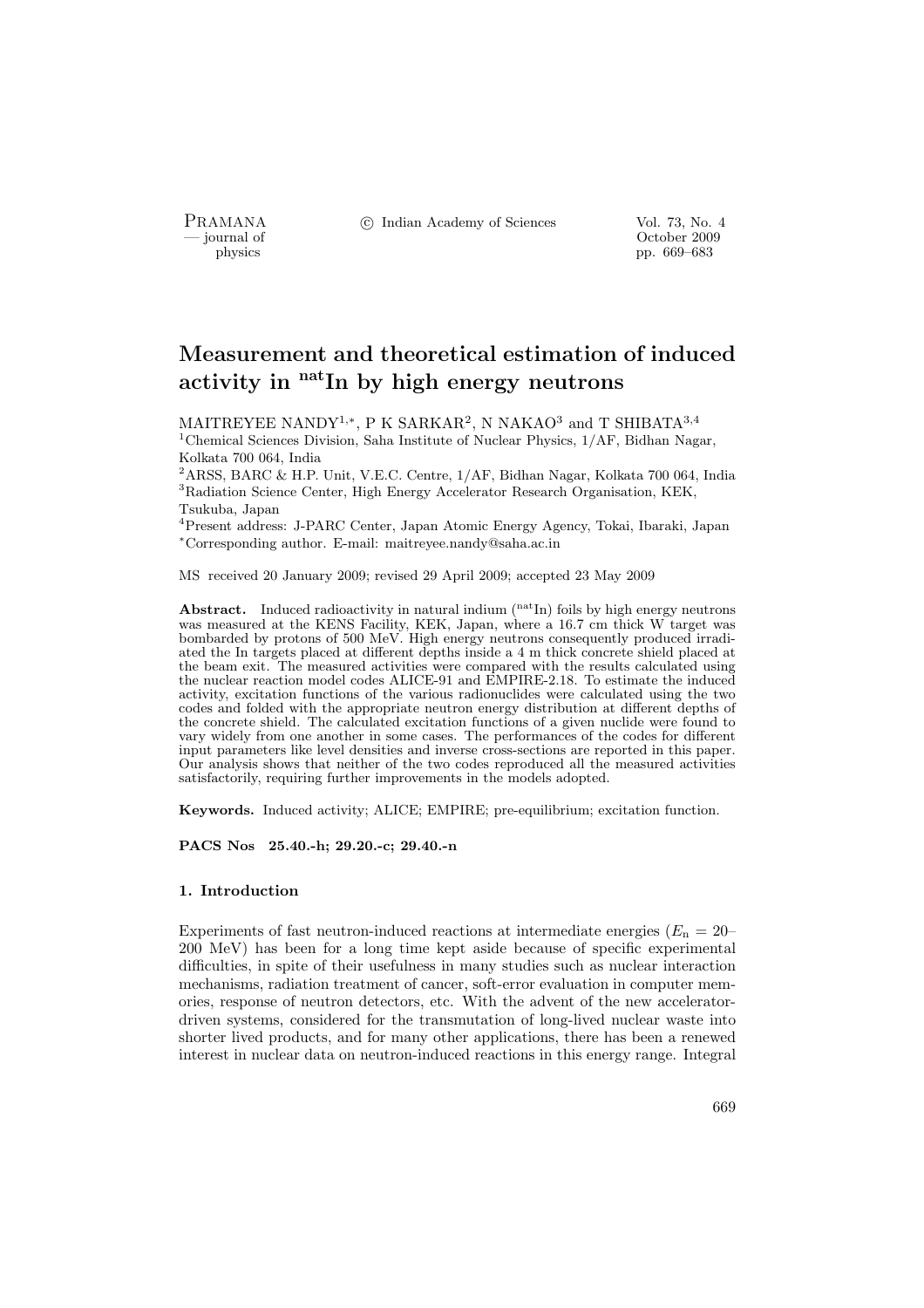excitation functions for the production of residual nuclides are basic quantities for the calculation of radioactive inventories of spallation targets in spallation neutron sources and in accelerator-driven devices planned to be used for energy amplification or for transmutation of nuclear waste.

Such inventories help in proper planning of the facility, shield design, optimum use of the expensive beam time with proper planning of the experiment, protection of personnel and equipment, etc. These estimations may be carried out either through direct measurements or through model calculations of the characteristic variables defining the induced radioactivity. Considering the wide energy range spanned by the emitted neutrons resulting in the production of a large number of radioisotopes, it is not always feasible to carry out experimental measurements. This has led the practitioners in the field to put a high premium on the computational methods based on nuclear reaction model codes.

In the present work, radioactivity induced in natural indium  $($ <sup>nat</sup>In $)$  targets, by neutrons produced from thick tungsten (W) target irradiated by 500 MeV protons and subsequently transported through different thicknesses of concrete was measured at KEK Neutron Scattering (KENS) Facility, KEK, Japan [1]. The measured activities were compared with the values calculated with the nuclear reaction model codes ALICE-91 [2] and EMPIRE-2.18 [3] and the performance of the codes analysed. For the computational part, we concentrate on a systematic survey on the phenomenology of excitation functions for the indium  $(^{113,115}$ In) target and present some tests of models and codes describing medium-energy nuclear reactions. Natural In has been widely used as a threshold activation foil for fluence monitoring of low energy (epithermal) neutrons using the  $(n, \gamma)$  reaction mechanism. In this work we wish to explore the possibility of its use as a threshold detector in higher energy range using (n, xn) reactions.

In §2 we briefly describe the experiment and in §3 descriptions of the nuclear reaction models and codes used are given. In §4 we report and discuss the results of our study.

# 2. Experimental details

500 MeV protons of 5 µA beam-current intensity from the 500 MeV proton accelerator at the KENS Facility, KEK, Japan was allowed to be incident on a 16.7 cm thick tungsten target where it was completely stopped. Neutrons produced from this interaction travelled through a rectangular collimator (20 cm width  $\times$  15 cm height) and reached the 4 m thick concrete shield placed in contact with the beam exit at a distance of 2.5 m from the W target. These neutrons irradiated the In foils and discs placed at different slots (sample insertion tubes) located at different depths inside the concrete shield. A schematic view of the experimental arrangement is shown in figure 1. In a rectangular slot (slot 1) in the front surface of the shield and in six cylindrical slots of 10.6 cm diameter (slots 2–7) inside the shield, shielding plugs filled with the same concrete were inserted during the experiment. Acryl capsules containing irradiation samples can be attached at the bottom of the plugs, and then placed on the beam axis inside the shield from the top of the target station. Slot 8 is located at the 4-m-thick shield end.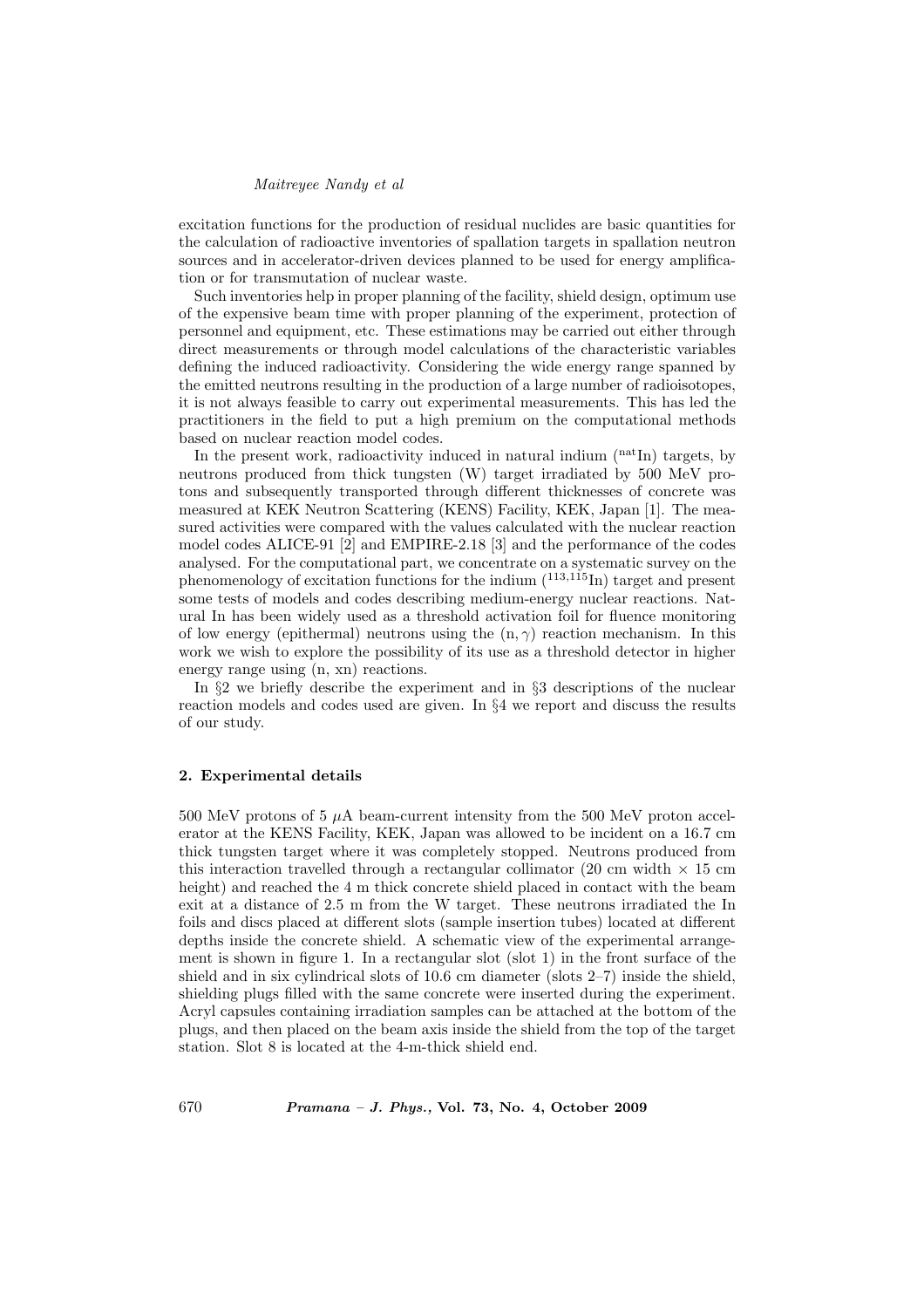

Measurement and theoretical estimation of induced activity in  $^{nat}$ In

Figure 1. Schematic view of the experimental arrangement. The four sample insertion tubes from extreme left, i.e. nearest to the target, define slots 1, 2, 3, 4 and contain indium foils IF1, IF2, IF3 and IF4. The last four sample insertion tubes shown in figure contain thin indium discs IX4, IX5, IX6 and IX7. Slot 8 is at the end of 4 m thick concrete shield (extreme right) (not shown in figure) and contains the thick indium disc IN8.

In slot 1 the sample foil is exposed to direct source neutrons with no concrete in between, whereas in slot 2 the neutrons are transmitted through 40 cm of concrete before irradiating the foil. The position of the In foils (IF) and discs (IX and IN), and their dimensions are shown in table 1. The foils irradiated at different slots are identified as IF followed by the slot number. Similarly, thin and thick discs are identified as IX and IN respectively, followed by the slot number. The shape of the energy distribution of neutrons is different at different slots. The neutron spectra at different slot positions are shown in figure 2. It is seen that the neutron fluence has reduced by about five orders of magnitude (i.e. factor of  $10^5$ ) from slot 1 to slot 8. Because of this drastic reduction of neutron intensity, the weight, thickness as well as overall dimensions of the target were increased with increasing slot number to obtain good counting statistics while estimating the induced activity.

The In targets were removed after seven days of irradiation and were analysed using a HP-Ge detector for gamma spectrometry and subsequent quantitative estimation of the radionuclides formed in In target due to neutron-induced reactions. Efficiency calibration of the detector was done using gamma sources of known strengths. Then Monte Carlo simulations were carried out using source geometries corresponding to the above sources as well as for foils, thin discs and large discs. The calculated results were normalized using the measured data to obtain the efficiency factors corresponding to the different shapes. The calculated results also give relevant self-attenuation factors as the radioactivity was assumed to be uniformly distributed in the foils or discs.

Table 2 gives the radionuclides produced that can be identified by the emitted  $\gamma$  energies along with their branching ratios and half-lives. Each In target was counted repeatedly after different decay times in order to follow and ascertain the half-lives of the radionuclides formed wherever possible. In the first slot the foil was exposed to source neutrons from 500 MeV protons on thick W. The induced activity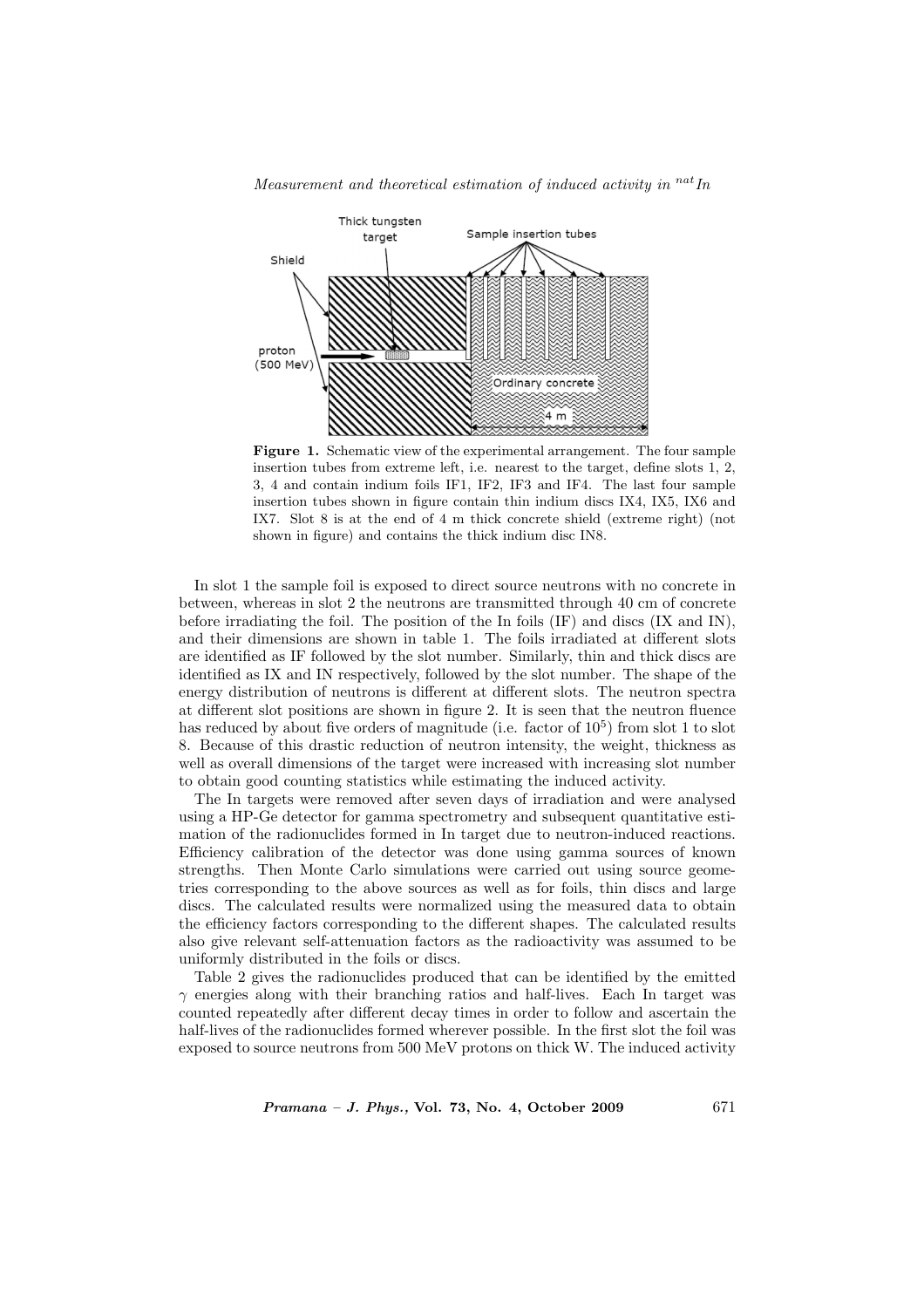| Slot<br>number | Interposed<br>concrete<br>thickness (cm) | Foil (square)<br>Weight $= 0.08$ g,<br>size $(mm) =$<br>$10 \times 10 \times 0.1$<br>Identification<br>number | Disc (thin)<br>weight $= 4.5$ g,<br>dia. $= 20$ mm,<br>thickness $= 2$ mm<br>Identification<br>number | Disc (thick)<br>Weight $=$ 365 g,<br>dia. $= 80$ mm,<br>thickness $= 10$ mm<br>Identification<br>number |
|----------------|------------------------------------------|---------------------------------------------------------------------------------------------------------------|-------------------------------------------------------------------------------------------------------|---------------------------------------------------------------------------------------------------------|
| $\mathbf{1}$   | 0.0                                      | IF1                                                                                                           |                                                                                                       |                                                                                                         |
| $\overline{2}$ | 40.0                                     | IF2                                                                                                           |                                                                                                       |                                                                                                         |
| 3              | 80.0                                     | IF3                                                                                                           |                                                                                                       |                                                                                                         |
| $\overline{4}$ | 130.0                                    | IF4                                                                                                           | IX4                                                                                                   |                                                                                                         |
| 5              | 185.0                                    |                                                                                                               | IX5                                                                                                   |                                                                                                         |
| 6              | 250.0                                    |                                                                                                               | IX6                                                                                                   |                                                                                                         |
| 7              | 320.0                                    |                                                                                                               | IX7                                                                                                   |                                                                                                         |
| 8              | 400.0                                    |                                                                                                               |                                                                                                       | IN8                                                                                                     |

Table 1. Specifications and positions of In foils and discs placed at different slots. Slot numbers start from extreme left sample insertion tube (nearest to the target).

in the In target due to a particular radionuclide after seven days of irradiation was then determined by introducing corrections due to detector efficiency, decay during irradiation, cooling and counting.

# 3. Reaction model calculation

In an attempt to theoretically estimate the neutron-induced activity in In targets using nuclear reaction models and to evaluate the performance of the nuclear reaction model codes available in the concerned energy range, the induced activity in In was calculated using the nuclear reaction model codes ALICE-91 [2] and EMPIRE-2.18 [3]. Production cross-sections of different radionuclides from neutron-induced reactions in the two naturally occurring isotopes of In  $\binom{115}{10}$ , 95.71% and  $\frac{113}{10}$ , 4.29%) were calculated for incident neutron energies up to 200 MeV. This upper limit was selected because the production cross-sections become small around this energy and smaller afterwards, and secondly, the codes are not expected to work properly beyond this energy.

The final production cross-sections of the radionuclides were computed from the weighted sum of the results from  $^{115}$ In and  $^{113}$ In in appropriate percentages. The production cross-sections thus calculated were folded with the neutron fluence distributions over the entire energy range, integrated over energy and multiplied by the number of target atoms available for the reaction to obtain the total yield of the radionuclide. The neutron fluence distributions at different slot positions were taken from an earlier reported work on the same experiment where calculations were done using the MARS code [1]. Induced activity due to a particular radionuclide after seven days of irradiation was then determined by taking into account the decay rate, the corrections due to decay during irradiation.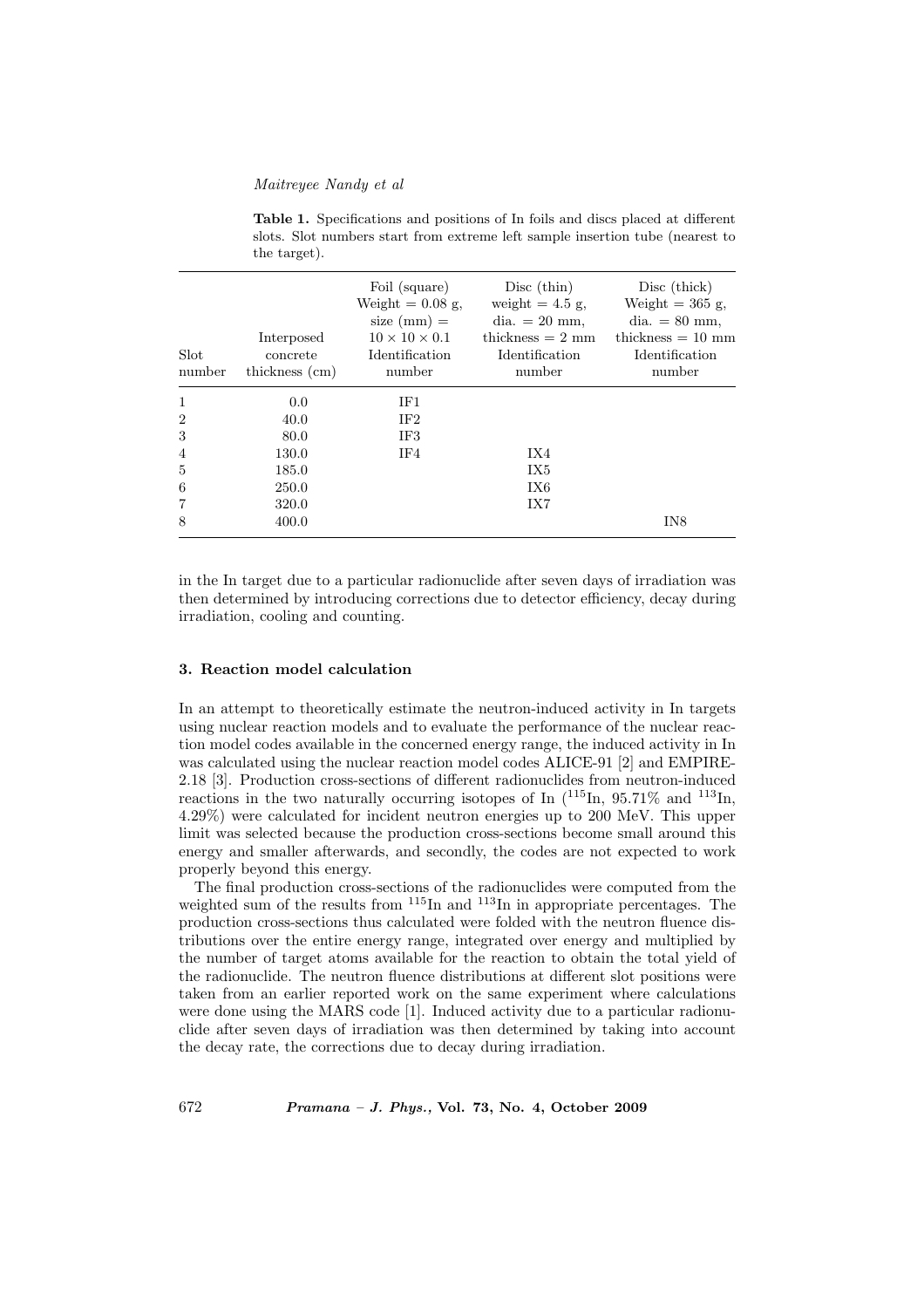| Gamma energy   |                               |                     | Branching ratio |
|----------------|-------------------------------|---------------------|-----------------|
| $(\text{keV})$ | Radionuclides                 | Half-life           | $(\%)$          |
| 138            | $^{116\rm m}\mathrm{In}$      | 54.41 min           | 3.3             |
| 171            | $^{111}\mathrm{In}$           | $2.805$ d           | 90.2            |
| 190            | $\mathrm{^{114m}In}$          | 49.5d               | 15.6            |
| 204            | $^{109}\mathrm{In}$           | 4.2 h               | 73.5            |
| 245            | $^{111}\mathrm{In}$           | $2.805$ d           | 94.0            |
| 336            | $\mathrm{^{115m}In}$          | 4.486h              | 45.8            |
|                | $\rm ^{115}Cd$                | 53.46h              | 45.9            |
| 417            | $\rm ^{116m}In$               | 54.41 min           | 27.7            |
| 558            | $\rm ^{114m}In$               | 49.5d               | 3.2             |
| 658            | $\rm ^{110}In$                | 4.9 <sub>h</sub>    | 98.3            |
|                | $^{110m}$ Ag                  | $249.8\,\mathrm{d}$ | 94.0            |
| 819            | $^{116\mathrm{m}}\mathrm{In}$ | 54.41 min           | 11.5            |
| 885            | $^{110}\mathrm{In}$           | 4.9h                | 92.9            |
|                | $^{110\mathrm{m}}\mathrm{Ag}$ | $249.8\,\mathrm{d}$ | 94.0            |
| 937            | $^{110}\mathrm{In}$           | 4.9 <sub>h</sub>    | 68.4            |
| 1097           | $^{116\mathrm{m}}\mathrm{In}$ | 54.41 min           | 56.2            |
| 1294           | $^{116\mathrm{m}}\mathrm{In}$ | 54.41 min           | 56.2            |
| 1507           | $^{116\rm m}\mathrm{In}$      | 54.41 min           | 56.2            |

Measurement and theoretical estimation of induced activity in  $^{nat}$ In

Table 2. Observed  $\gamma$  energies (keV) and the corresponding radionuclides with their half-lives and branching ratios  $(\%)$ . The data are taken from Radioisotope Pocket Data Book, 10th edn, JRIA.

#### 3.1 ALICE-91

The code ALICE-91 [2,4] calculates pre-equilibrium (PEQ) emission of nucleons using the hybrid model followed by compound nuclear or equilibrium (EQ) emission of protons, neutrons,  $\alpha$ -particles and deuterons using the Weisskopf–Ewing formalism. It considers PEQ emission of single neutron, single proton and simultaneously of two nucleons  $(p-p, p-n, n-n)$ . PEQ emission of the cluster is not included. In its mode of following the relaxation process, the hybrid model combines the Boltzmann master equation and the exciton model. Each stage of the relaxation process is characterized by the exciton number  $(n)$  as in the closed form of the exciton model, i.e., using the 'never-come-back' approximation, i.e., each two-body interaction is assumed to increase n to  $(n+2)$ . However, instead of assuming an equal a priori probability for all energy distributions, the hybrid model explicitly evaluates the pre-emission energy distribution of the ejectile of interest in terms of appropriate intermediate partial state densities at each stage of the relaxation process. The hybrid model calculates the PEQ energy spectra of nucleon from a closed form expression. The code has provision to use different formalisms for the level density of residual nuclides which determine the probability of EQ emission and different formulation for the cross-section of the reverse channel (inverse cross-section). In the present work we have used different combinations of level density formalisms (Fermi gas and Gilbert–Cameron) and inverse cross-sections calculated using the sharp cut-off and the optical model which are described later.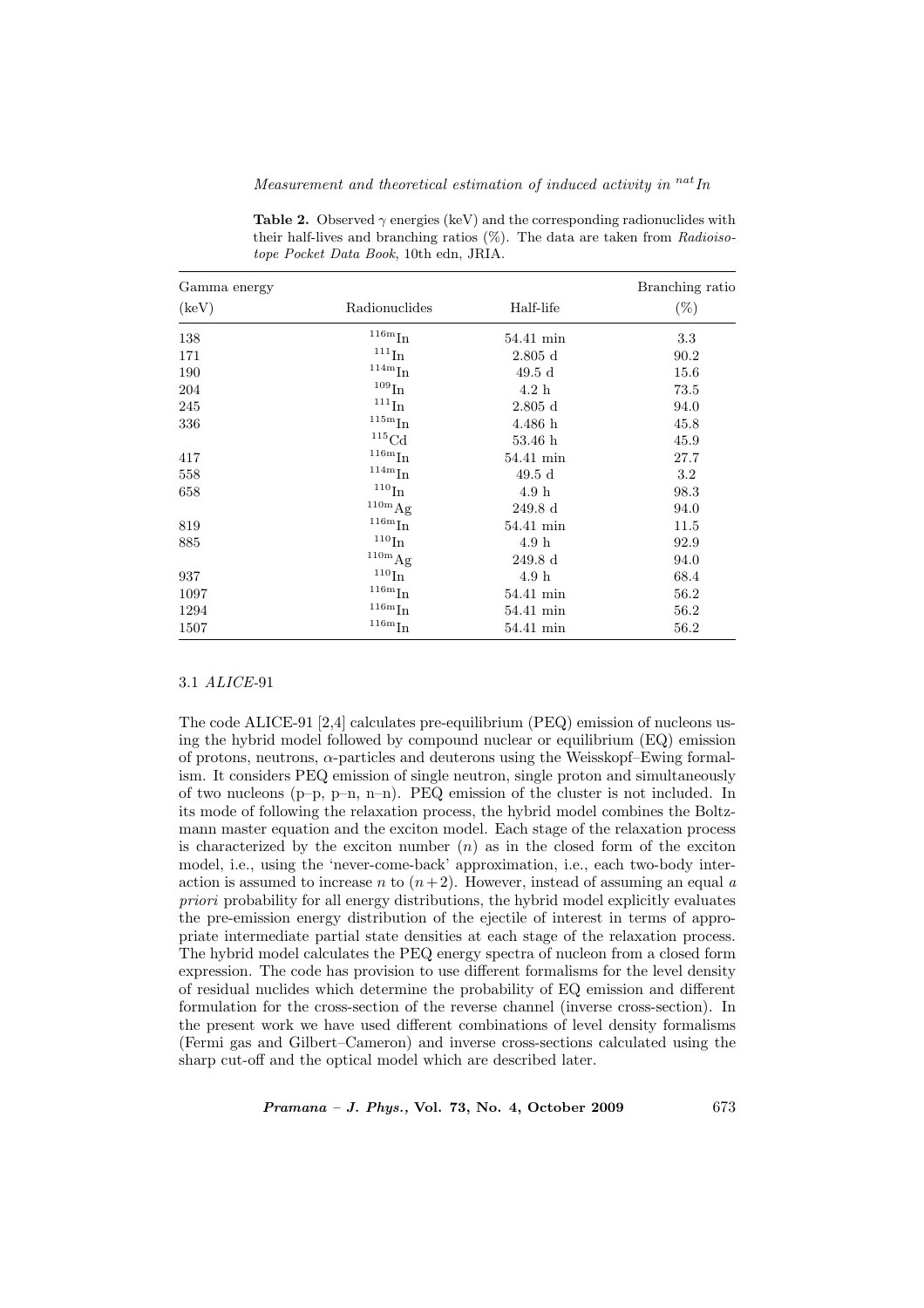#### 3.2 EMPIRE-2.18

EMPIRE is a modular system of nuclear reaction codes [3], comprising various nuclear reaction models and designed for calculations over a broad range of energies and incident particles. A projectile can be a neutron, proton, any ion (including heavy ions), or a photon. The energy range extends from a few keV for neutroninduced reactions to several hundreds of MeV for heavy-ion-induced reactions. The code accounts for the major nuclear reaction mechanisms, including direct (DIR), PEQ and EQ ones. The compound nucleus decay is described by the Hauser– Feshbach model with γ-cascade and width fluctuations. The statistical model used in EMPIRE is an advanced implementation of the Hauser–Feshbach theory. The exact angular momentum and parity coupling are observed using l-dependent transmission coefficients. The emission of neutrons, protons,  $\alpha$ -particles and a light ion is taken into account along with the competing fission channel. Angular distributions of particles emitted from the compound nucleus are assumed to be isotropic. The full  $\gamma$  cascade in the residual nuclei is considered. Determination of the level densities can be carried out in the non-adiabatic approach allowing for the rotational and vibrational enhancements. These collective effects are gradually removed above a certain energy. Level densities acquire dynamic features through the dependence of the rotational enhancement on the shape of the nucleus. In the frame of the statistical model of nuclear reactions, the contribution of the compound nucleus (CN) state with certain spin, parity and excitation energy to a channel is given by the ratio of the channel width to the total width multiplied by the population of this state. This also holds for secondary CNs that are formed due to subsequent particle emission. The only difference is that although the first CN is initially excited to the unique (incident channel compatible) energy, the secondary CNs are created with excitation energies that spread over the available energy interval. Each such state contributes to the cross-section.

# 4. Results and discussion

The projected range of 500 MeV protons in W is 11.11 cm [5] and the incident protons were completely stopped inside the 16.7 cm thick W target. The neutron spectra at each of the eight slots spanning the depth of 0–400 cm were calculated by MARS code in an earlier work [1], where the angular and energy distributions of neutrons produced from the tungsten target assembly bombarded by 500 MeV protons were calculated first. Then using the forward neutron spectrum as a source term, a neutron transmission calculation through 4-m-thick concrete was performed down to thermal energy. Energy modification and loss of neutrons due to straggling and secondary reaction were considered while calculating the neutron fluence distributions at various depths inside the concrete shield. The  $\gamma$  spectra of different radionuclides produced by the interaction of these neutrons with the <sup>nat</sup>In targets were recorded and the yields of different radionuclides were estimated.

Formation of  $^{111}$ In is observed at all depths inside the concrete.  $^{110}$ In+ $^{110}$ Ag are seen in slots 1, 2 and 4.  $^{109}$ In is seen only in the first slot.  $^{109}$ In is formed from  $^{115}$ In(n,7n) and  $^{113}$ In(n,5n) reactions and the yield of the isotope is observed to be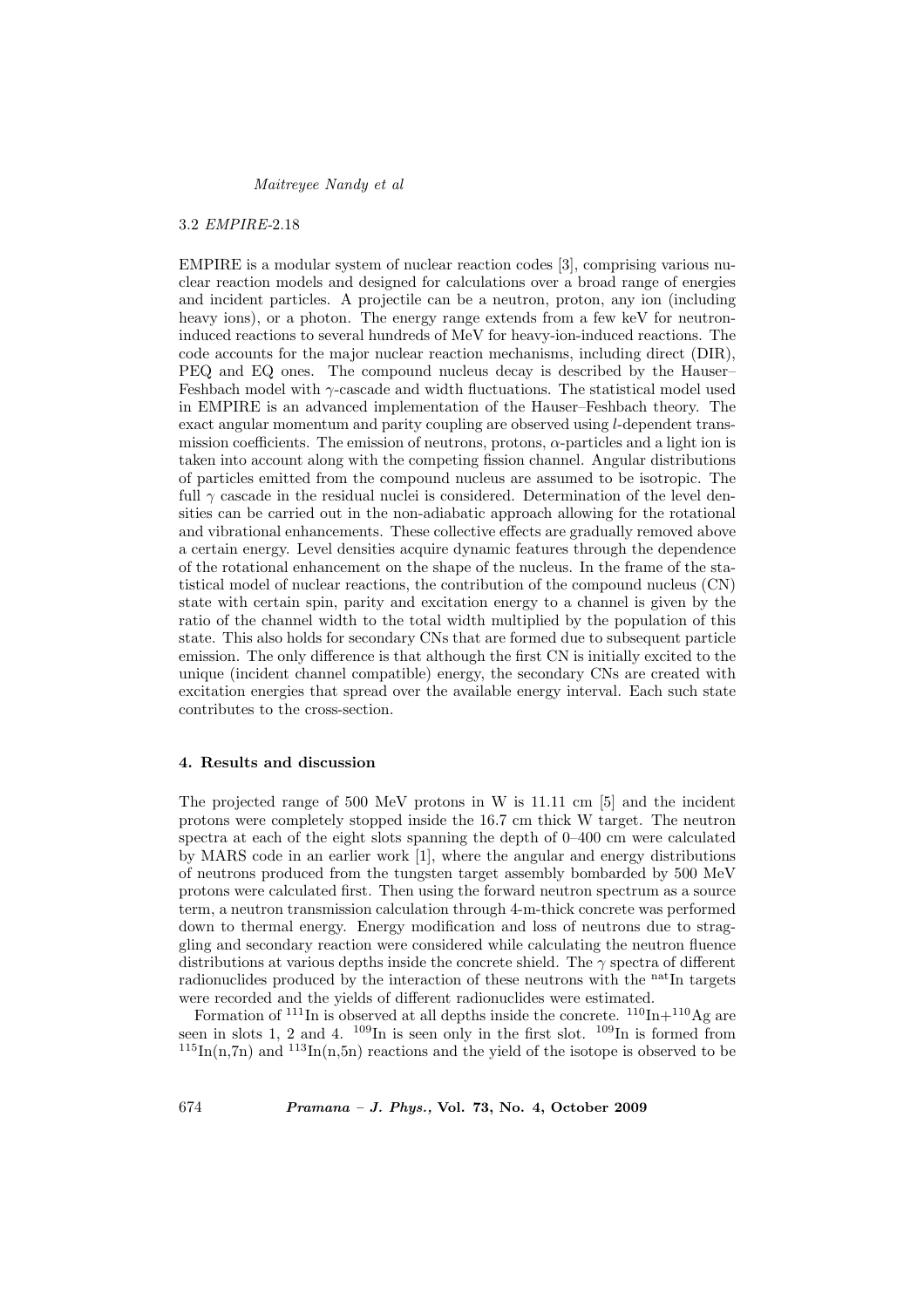



**Figure 2.** Neutron spectra from 500 MeV  $p+W$  reaction at different depths (d) in the concrete shield.

low. Moreover, it has a half-life of 4.2 h only. Hence the isotope could be detected only in the first slot just after the end of irradiation. As only one set of data is available, no further analysis is attempted.

As for the other isotopes shown in table 2, the yield of  $116mIn$  is low since most of it is formed above the particle emission threshold and hence feed to other reaction channels. Moreover, it has a half-life of 54.41 min, hence could not be detected. In the case of  $^{115}$ In and  $^{115}$ mCd, the yields are low,  $\gamma$  abundances are below 50% and they are emitting the same  $\gamma$  line. For  $^{114}$ In,  $\gamma$  abundances are very low and statistics was poor.

Self-attenuation of 171, 245, 658 and 885 keV  $\gamma$ -rays is between 32 and 7% which has been taken into account in estimating the induced activity.

In the present work, we have studied the formation of the following radionuclides: (i)  $^{111}$ In from  $^{115}$ In(n,5n),  $^{113}$ In(n,3n); (ii)  $^{110}$ In from  $^{115}$ In(n,6n),  $^{113}$ In(n,4n); and (iii)  $^{110}$ Ag from  $^{115}$ In(n,4n2p),  $^{115}$ In(n, $\alpha$ 2n),  $^{113}$ In(n,2n2p),  $^{113}$ In(n, $\alpha$ ).

In order to identify the radionuclides formed, the half-lives of the radionuclides were calculated from the measured activities by calculating their ratios after different decay times. For that purpose, the following formulation was used, which was solved iteratively using the Newton–Raphson's method:

$$
\frac{C_1}{C_2} \exp[-\lambda(t_2 - t_1)] = \frac{1 - \exp(-\lambda t_{c1})}{1 - \exp(-\lambda t_{c2})},\tag{1}
$$

where  $C_1$  = counts under the peak after a decay time of  $t_1$  and for counting time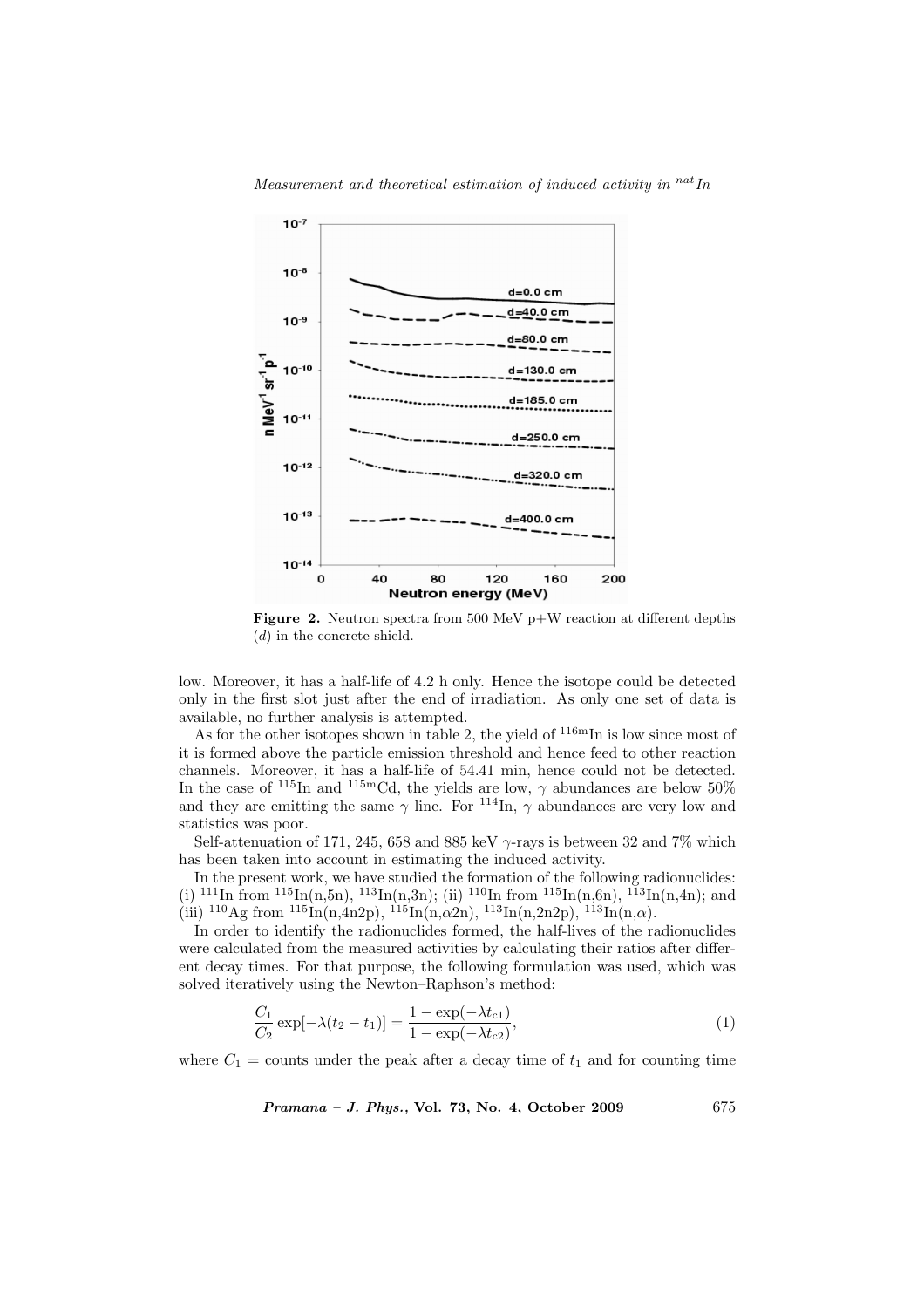$t_{c1}$ ,  $C_2$  = counts under the peak after a decay time of  $t_2$  and for counting time  $t_{c2}$ and  $\lambda$  = radioactive decay constant (=0.693/half-life).

Solving eq. (1) we have obtained a half-life of  $2.7$  days for  $111$ In and 4.15 h for  $109$ In. In the case of  $110$ In the situation was more complex because of the contribution of the gammas of the same energy (658 and 885 keV) from  $110\text{Ag}$  also. Here we have used the half-lives of the two isotopes from literature and determined the fractional contribution of each of the two radionuclides  $(^{110}In$  and  $^{110}Ag$ ) by using the following formulation:

$$
\frac{C_1}{C_2} = \frac{\{f \exp(-\lambda_a t_1)[1 - \exp(-\lambda_a t_{c1})]\}\lambda_a}{\{f \exp(-\lambda_a t_2)[1 - \exp(-\lambda_a t_{c2})]\}\lambda_b} + \frac{\{ (1 - f) \exp(-\lambda_b t_1)[1 - \exp(-\lambda_b t_{c1})]\}\lambda_b}{\{f \exp(-\lambda_a t_2)[1 - \exp(-\lambda_b t_{c2})]\}\lambda_b},
$$
\n(2)

where  $C_1$  = counts under the peak after a decay time of  $t_1$  and for counting time  $t_{c1}$ ,  $C_2$  = counts under the peak after a decay time of  $t_2$  and for counting time  $t_{c2}$ ,  $\lambda_{\rm a}, \lambda_{\rm b}$  = radioactive decay constants for the radionuclides a and b respectively, f is the fractional contribution of the radionuclide a and this is determined from the above equation. The estimated percentage of radionuclides of  $^{110}$ In is around  $30\%$ of the total  $(^{110}\text{In}+^{110}\text{Ag})$ .

## 4.1 Calculation of production cross-sections

Energy differential production cross-sections of  $^{111}$ In,  $^{110}$ In,  $^{109}$ In and  $^{110}$ Ag from <sup>115</sup>In and <sup>113</sup>In were calculated using the nuclear reaction model codes ALICE-91 and EMPIRE-2.18 for incident neutron energies in the range 1 MeV to 200 MeV.

In using ALICE-91, the geometry-dependent version of the hybrid model (GDH) was used to consider the effect of the diffuse nuclear surface. Four different combinations of the level density formalism and the reaction cross-section for the reverse channel were used which are mentioned below:

(a) Level density: Fermi gas, inverse cross-section: sharp cut-off (A-sfg).

(b) Level density: Fermi gas, inverse cross-section: optical model (A-ofg).

(c) Level density: Gilbert–Cameron, inverse cross-section: sharp cut-off (A-sgc).

(d) Level density: Gilbert–Cameron, inverse cross-section: optical model (A-ogc). Evaporation was always calculated using the Weisskopf–Ewing formalism.

The modular code EMPIRE-2.18 was used with different combinations of PEQ reaction mechanisms like the multistep direct (MSD), multistep compound (MSC) and the Monte Carlo simulation of the hybrid model (HMS). The inverse crosssection was always calculated using the optical model. The combinations of the PEQ models and level density formalisms used with EMPIRE-2.18 are as follows:

(a) PEQ: MSD + MSC, level density:  $BCS + Fermi$  gas with deformationdependent collective effects, inverse cross-section: optical model (E-msd+msc0).

(b) PEQ: Monte Carlo hybrid model (HMS), level density: BCS + Fermi gas with deformation-dependent collective effects, inverse cross-section: optical model  $(E-hms0)$ .

(c) PEQ: HMS, level density: microscopic (Hartree–Fock) HF + BCS, inverse cross-section: optical model (E-hms3).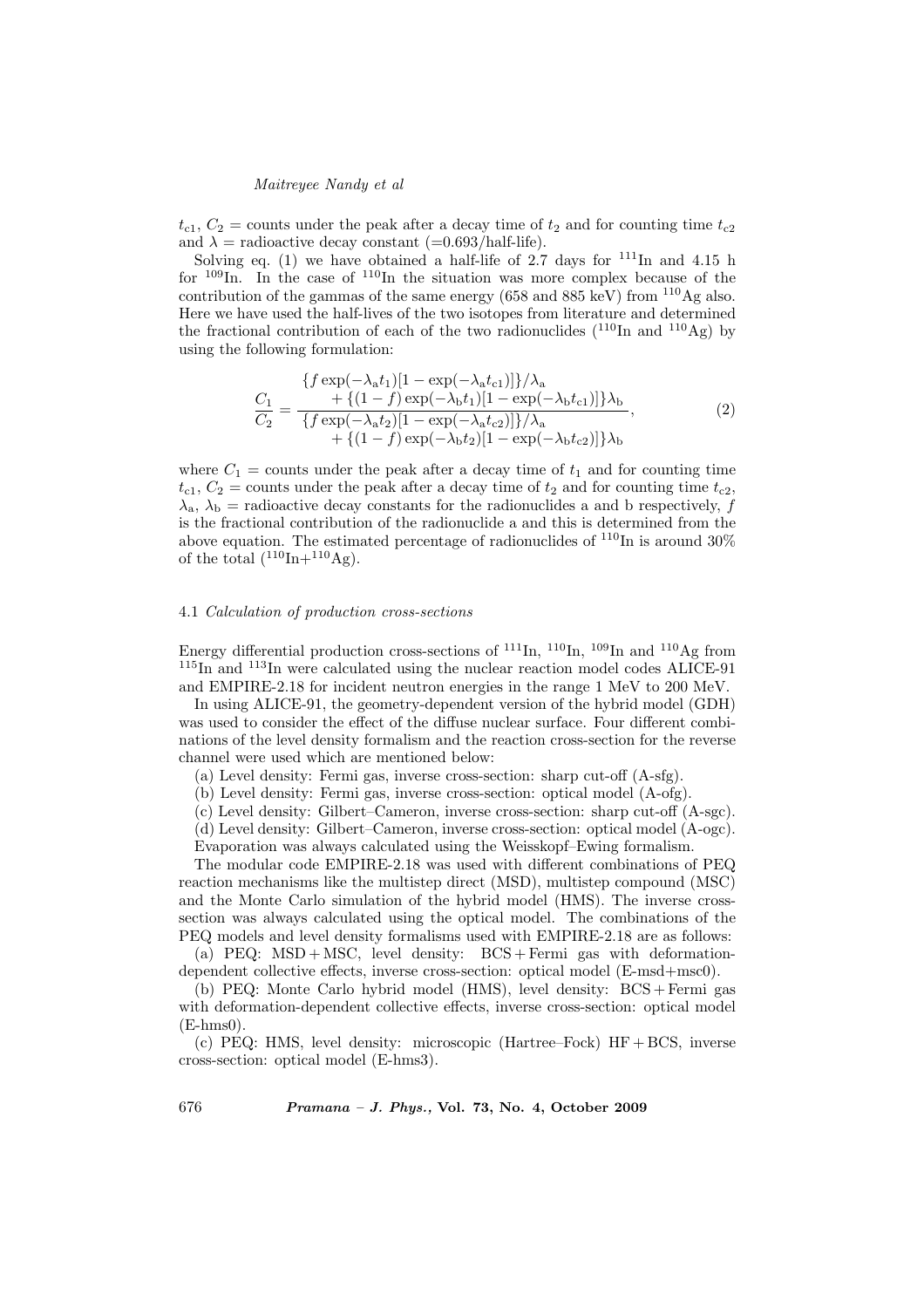# Measurement and theoretical estimation of induced activity in  $^{nat}$ In

Table 3 shows the comparison between the measured and calculated activity of  $111$ In at the end of seven days of irradiation. It also gives the ratio of  $C/E$  (calculated/experimental) for the induced activity of  $^{111}$ In. Here we see that the measured activity at the first slot is grossly underpredicted by all the model calculations while for the other slots the closest agreement is given by ALICE-91 calculation using the optical model inverse cross-section and Fermi gas level density. The HMS model in EMPIRE-2.18 gives a better agreement with the experimental data than the MSD+MSC calculations. Table 4 gives the combined activity of  $^{110}$ In +  $^{110}$ Ag obtained from experimental measurement and calculations, along with the C/E ratio. Here again we see that the measured activity in the first slot is grossly underpredicted by all the model calculations. For the other slots the same trend as in the case of <sup>111</sup>In is observed. The underprediction of experimental data for the first slot may be explained from the fact that more number of high energy neutrons are available in the first slot which may induce non-equilibrium ( $NEQ = Direct + PEO$ ) multiparticle emission. But none of the codes consider direct emission and PEQ emission is restricted either to single or double nucleons.

In order to further investigate the disagreement between different model calculations, we have plotted the results of model calculations for the excitation functions of  $^{111}$ In,  $^{110}$ In,  $^{110}$ Ag and  $^{109}$ In from neutron-induced reactions in <sup>nat</sup>In in figures 3–6. Large differences among the calculated results of the production cross-section of a radionuclide were observed for different models and input options selected. The plots of the calculated excitation functions are shown to indicate the variations in results from different codes.

For the production of  $^{111}$ In from  $^{nat}$ In the cross-section peaks at around 60.0 MeV of the incident neutron energy where the observed discrepancies are the largest. In this case, ALICE with Fermi gas level density and sharp cut-off inverse cross-sections (A-sfg) gives the highest cross-section (about 520 mb), whereas ALICE with Gilbert–Cameron level density and optical model inverse cross-sections (A-ogc) gives the lowest cross-section (about 90 mb). Among the ALICE results, the sharp cut-off inverse cross-sections give higher values of the production crosssection compared to the optical model inverse cross-sections, whereas the Gilbert– Cameron level density yields lower production cross-sections of  $111$ In from natIn. For EMPIRE-2.18 results, where the inverse cross-sections used are always from optical model calculations, the MSD + MSC model incorporating BCS + Fermi gas level density with deformation-dependent collective effects (E-msd+msc0) gives the lowest production cross-section. The HMS model incorporating microscopic Hartree–Fock  $(HF)$  + BCS level density option  $(E\text{-}hms3)$  gives the highest production cross-section followed by the HMS model using BCS + Fermi gas level density with deformation-dependent collective effects (E-hms0). We can observe similar trends for the production of  $^{110}$ In and  $^{109}$ In from natIn except for the fact that for  $110$ In ALICE calculations with Fermi gas level density and sharp cut-off inverse cross-sections (A-sfg) give a peak in the production cross-section around 50 MeV neutron energy, while ALICE with Fermi gas level density and optical model inverse cross-sections  $(A-ofg)$ , EMPIRE with HMS and  $(Hartree-Fock)$  HF + BCS level density option (E-hms3) and EMPIRE with HMS and BCS+ Fermi gas level density with deformation-dependent collective effects (E-hms0) all give a peak in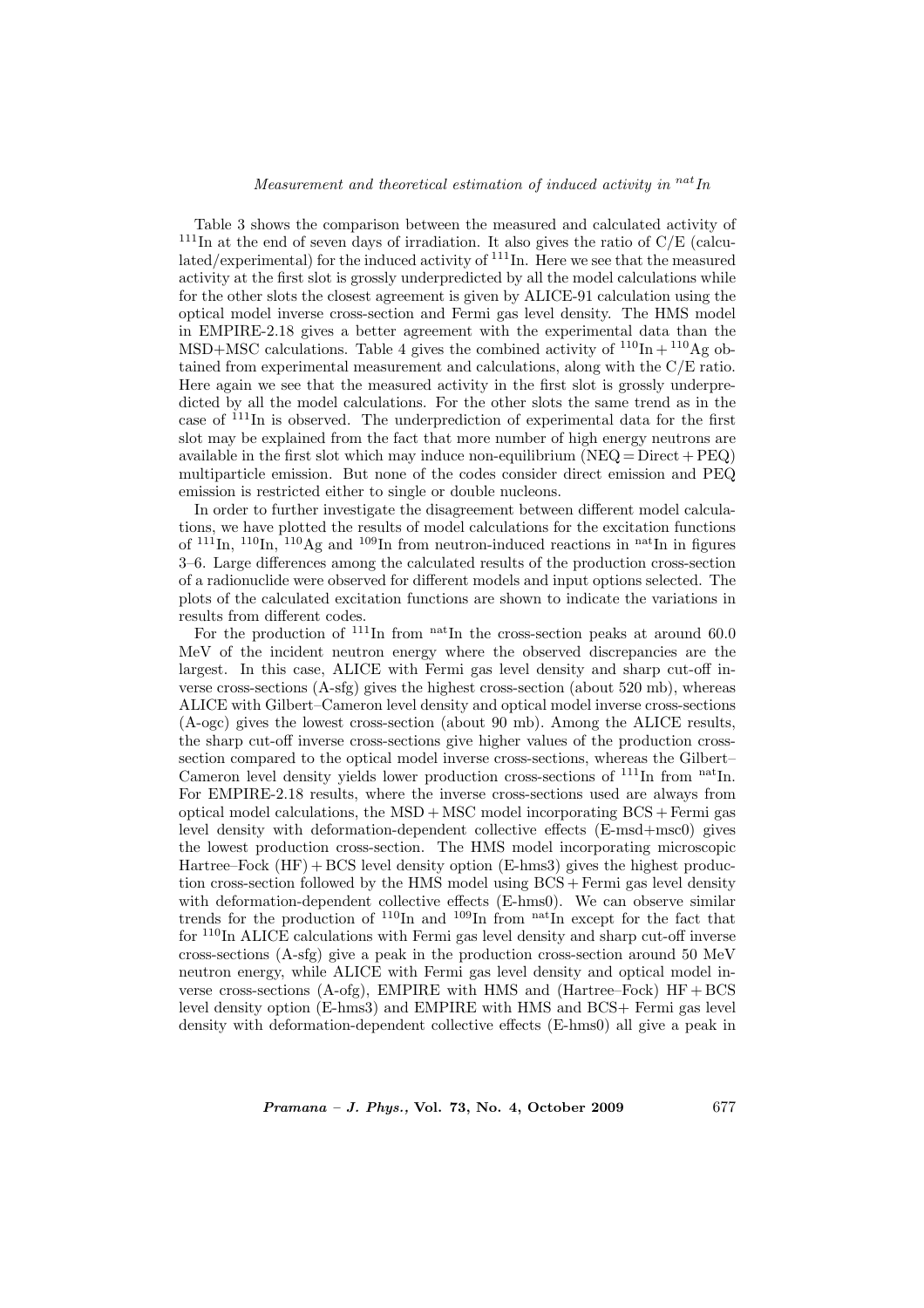|                 |                 |                 |            | Activity $(dps)$ $(C/E)$  |            |              |                                                           |                                                               |
|-----------------|-----------------|-----------------|------------|---------------------------|------------|--------------|-----------------------------------------------------------|---------------------------------------------------------------|
| oil/disc        | Experiment      | A-ofg           | A-ogc      | A-sfg                     | A-sgc      | E-hms0       | E-hms3                                                    | $E$ -msd $+$ msc $C$                                          |
|                 | $061.7 \pm 55$  | 860 (0.28)      | 238 (0.08) | 992(0.32)                 | 370(0.12)  | 510(0.17)    | 616(0.20)                                                 | (0.05)<br>146 <sup>1</sup>                                    |
| $_{\rm E}$      | $489.2 \pm 22$  | 266(0.54)       | 71(0.14)   | (0.63)<br>309(            | 111(0.23)  | 170(0.35)    | (0.42)<br>205(                                            | (0.08)<br>39                                                  |
| IF3             | $79.1 \pm 9$    | 71(0.89)        | 18(0.23)   | (1.03)<br>82 <sub>1</sub> | 29(0.37)   | $44~(0.56)$  | 53 (0.67)                                                 | $\overline{10}$                                               |
| IF4             | $17.4 \pm 4$    | 17(0.95)        | 4(0.26)    | 19(1.10)                  | (0.40)     | $10\ (0.58)$ | (0.69)<br>12(                                             | $\infty$                                                      |
| IX4             | $1348.4 \pm 37$ | 041 (0.77)      | 282 (0.21) | 203 (0.89)                | 441 (0.32) | 633 (0.46)   |                                                           | $\begin{pmatrix} 0.13 \\ 0.15 \end{pmatrix}$<br>(0.12)<br>169 |
| IX5             | $250.4 \pm 16$  | (1.08)<br>271 ( | 72(0.29)   | (1.25)<br>313(            | 113(0.45)  | 163(0.65)    | $\begin{array}{c} 755\ (0.56) \\ 197\ (0.78) \end{array}$ | 43 (0.17)                                                     |
| IX6             | $37.2 \pm 6$    | 43 (1.15)       | 12(0.32)   | 49(1.32)                  | 18(0.48)   | 26 (0.70)    | 31(0.83)                                                  | (0.19)                                                        |
| IX <sub>7</sub> | $4.9 \pm 2$     | 10(2.04)        | 3(0.61)    | 11(2.24)                  | 4(0.82)    | 6(1.22)      | 7(1.42)                                                   | (0.40)                                                        |
| IN <sub>8</sub> | ທ<br>$21.9 \pm$ | 81(3.69)        | 21(0.96)   | (4.25)<br>$\frac{8}{3}$   | 33(1.50)   | 48 (2.19)    | 60(2.74)                                                  | (0.59)<br>$\frac{3}{2}$                                       |

Maitreyee Nandy et al

678 Pramana – J. Phys., Vol. 73, No. 4, October 2009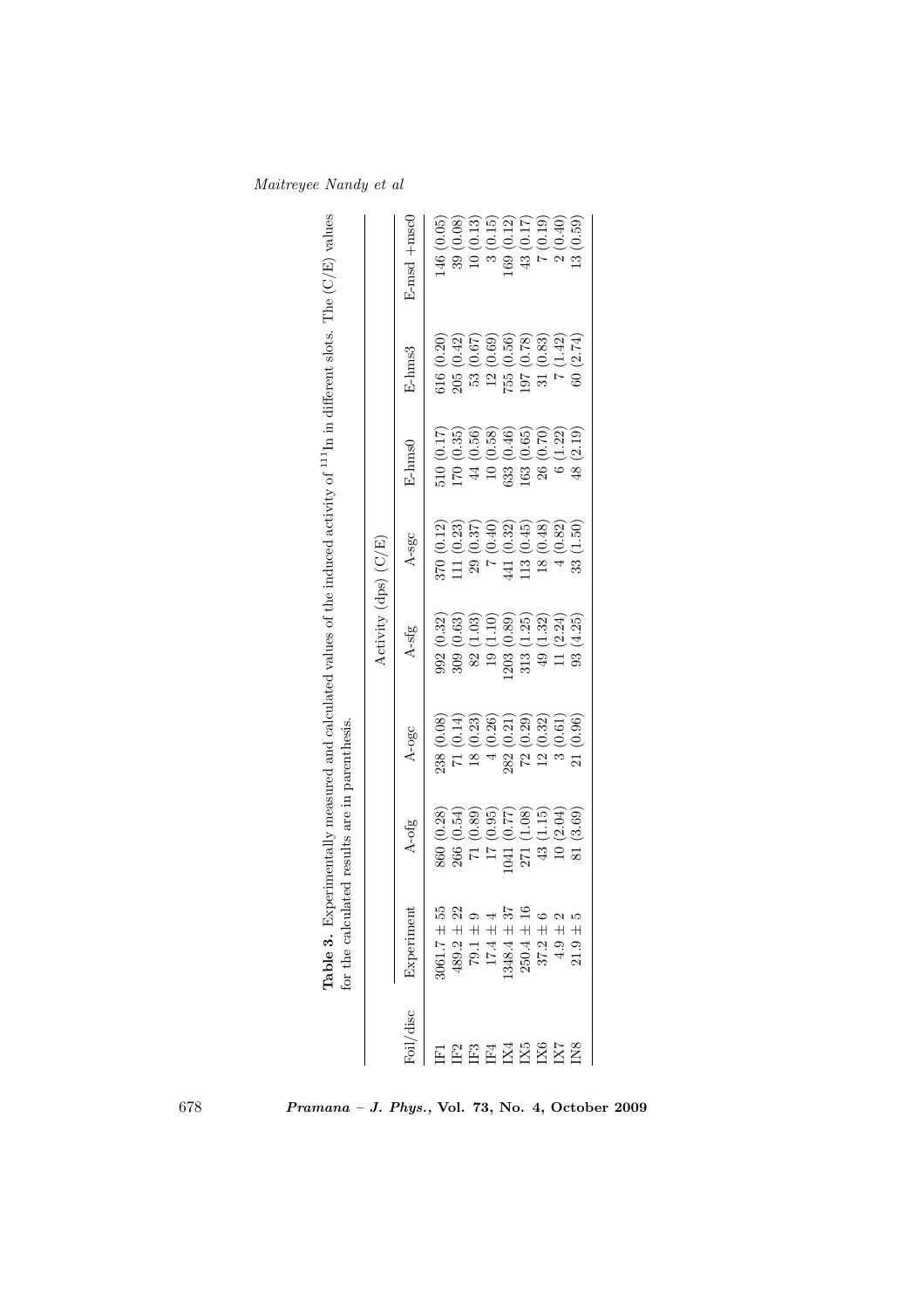| Foil/ disc                  |                | Table 4. Experimentally measured and calculated values of the induced activity of $^{110}$ In + $^{110}$ Ag in different slots. The<br>$(C/E)$ values for the calculated results are in parenthesis. |            |              | Activity (dps) (C/E) |                                                                              |               |             |
|-----------------------------|----------------|------------------------------------------------------------------------------------------------------------------------------------------------------------------------------------------------------|------------|--------------|----------------------|------------------------------------------------------------------------------|---------------|-------------|
|                             | Exp.           | A-ofg                                                                                                                                                                                                | A-ogc      | A-sfg        | A-sgc                | $E$ -h $ms0$                                                                 | E-hms3        | E-msd +msc0 |
|                             | $335.1 + 37$   | 605.3(0.45)                                                                                                                                                                                          | 27.6(0.02) | 647.1 (0.48) | 51.7(0.04)           | 217.8 (0.16)                                                                 | 367.3(0.28)   | 44.5(0.03)  |
|                             | $149.8 \pm 12$ | 207.2(1.38)                                                                                                                                                                                          | 8.6 (0.06) | 219.8(1.47)  | 16.2(0.11)           |                                                                              | [33.3 (0.89)] | 13.2(0.09)  |
| E12<br>E214<br>EXIS<br>EXIS | $782.1 \pm 28$ | 756.1 (0.97)                                                                                                                                                                                         | 32.9(0.04) | 807.6 (1.03) | 62.1(0.08)           |                                                                              | 458.6 (0.59)  | 52.7(0.07)  |
|                             | $103.0 \pm 10$ | 197.0 (1.91)                                                                                                                                                                                         | 8.5(0.08)  | 210.5(2.04)  | (6.1(0.16))          | $\begin{array}{c} 81.0\ (0.54) \\ 274.1\ (0.35) \\ 70.9\ (0.69) \end{array}$ | .19.8(1.16)   | 14.0(0.14)  |
|                             | $19.5 \pm 4.4$ | 31.0(1.59)                                                                                                                                                                                           | 1.4(0.07)  | 33.1 (1.70)  | 2.6(0.13)            | 11.2(0.57)                                                                   | 18.8 (0.97)   | 2.2(0.11)   |
|                             |                |                                                                                                                                                                                                      |            |              |                      |                                                                              |               |             |

Measurement and theoretical estimation of induced activity in  $\real^{nat}In$ 

Pramana – J. Phys., Vol. 73, No. 4, October 2009 679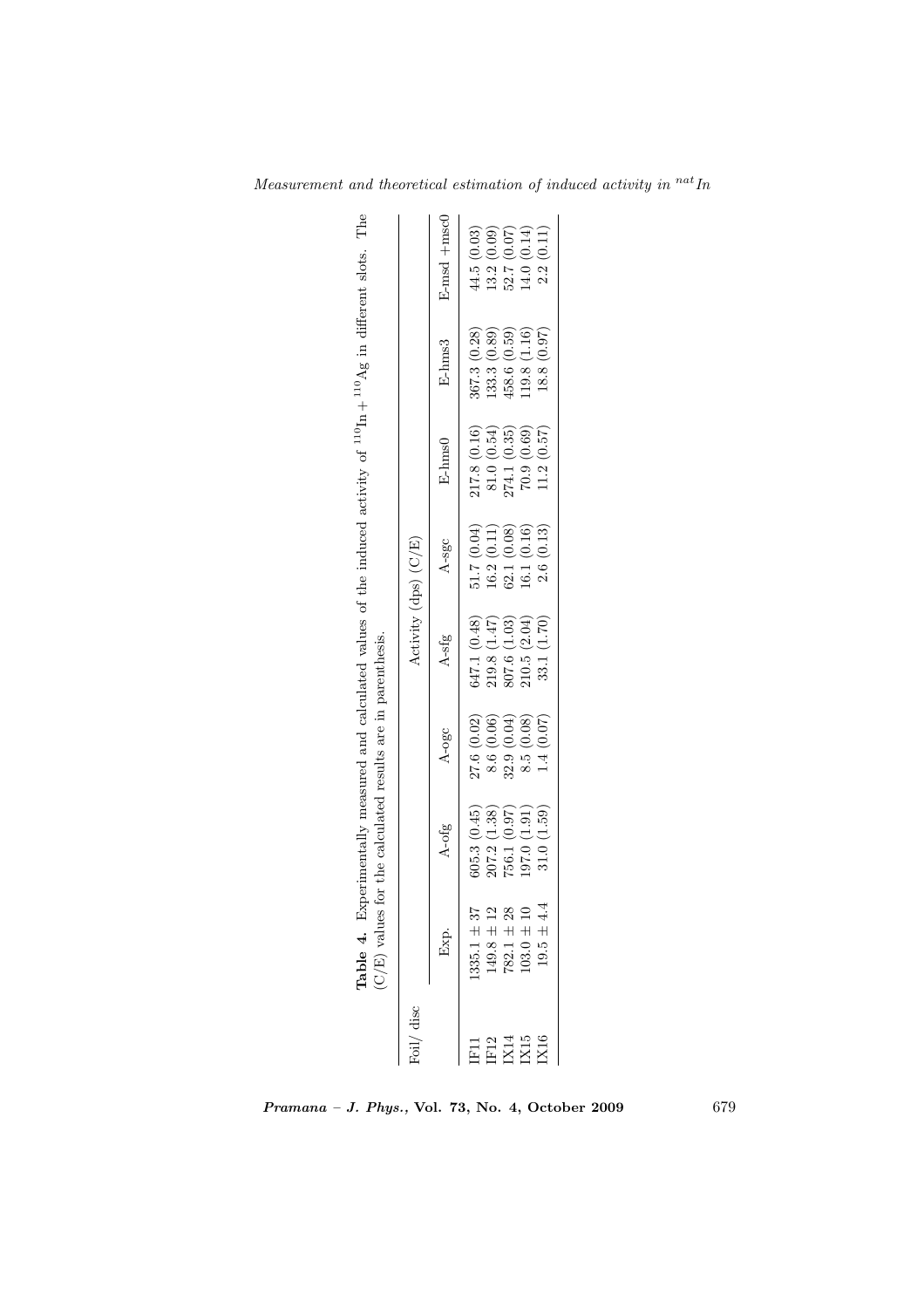Maitreyee Nandy et al



Figure 3. Production cross-sections of  $111$ In from natIn at different incident neutron energies calculated using ALICE and EMPIRE codes with different input options.



Figure 4. Production cross-sections of  $110$ In from natIn at different incident neutron energies calculated using ALICE and EMPIRE codes with different input options.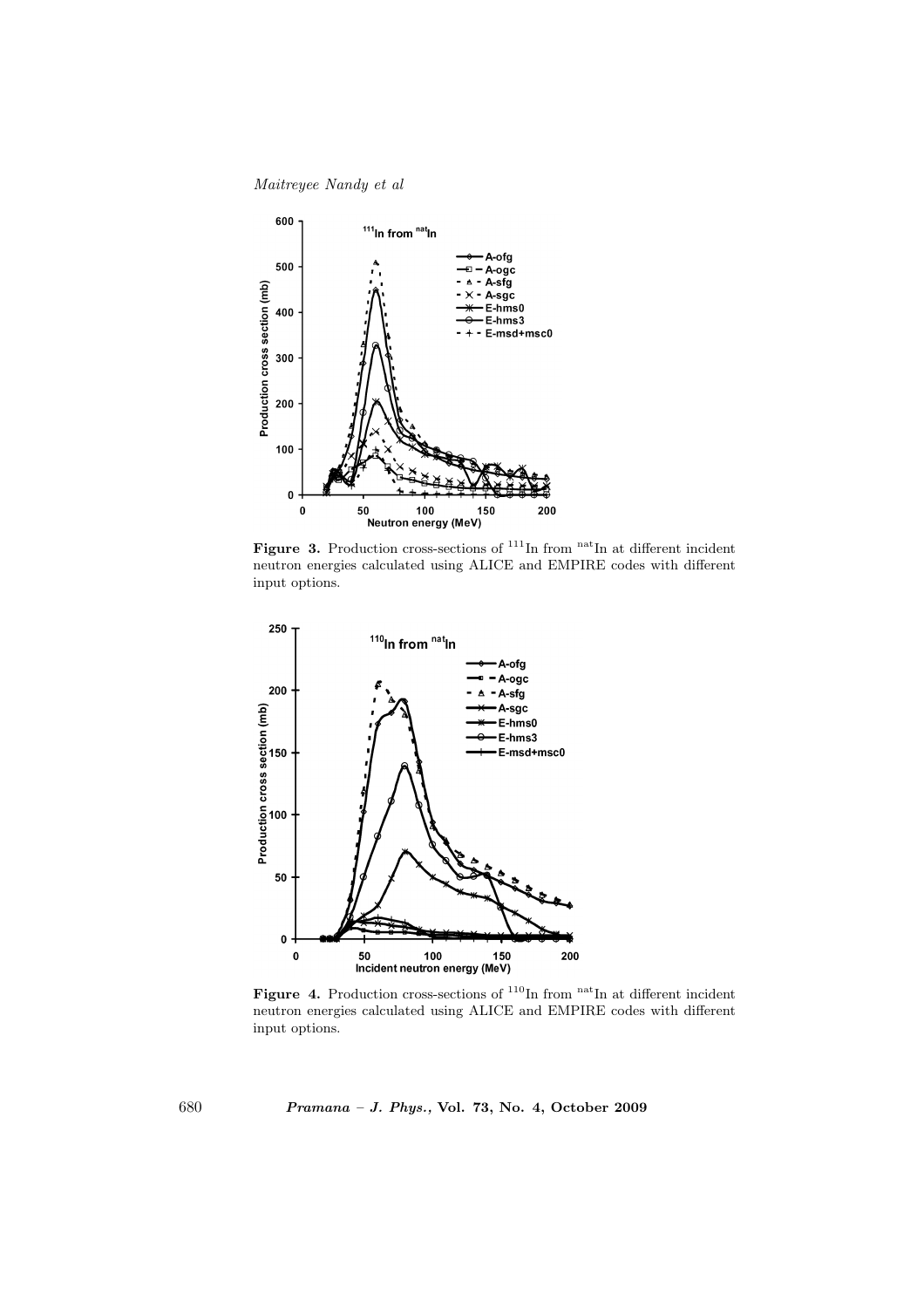

Measurement and theoretical estimation of induced activity in  $^{nat}$ In

Figure 5. Production cross-sections of  $110$  Ag from natIn at different incident neutron energies calculated using ALICE and EMPIRE codes with different input options.

production cross-section around about 80 MeV. For other input options there are no discernable peak and the cross-sections are small comparatively. For  $109\text{In the}$ production cross-section peaks around 60 MeV for results from ALICE with Fermi gas level density and optical model inverse cross-sections (A-ofg), whereas for A-sfg, A-sgc and E-hms3 the peak is around 80 MeV.

The situation is complex for the production of  $110\text{Ag}$  from  $\text{natIn}$ , which can be produced through different channels like  $^{115}$ In(n,4n2p) or  $^{115}$ In(n, $\alpha$ 2n), and  $^{113}$ In(n,2n2p) or  $^{113}$ In(n, $\alpha$ ). Large discrepancies are observed for different codes and different input options. In this case, EMPIRE with HMS and HF+BCS level density option (E-hms3) gives the largest production cross-sections followed by EM-PIRE with the MSD  $+$  MSC model incorporating BCS  $+$  Fermi gas level density with deformation-dependent collective effects  $(E\text{-}msd + msc0)$ , which gave consistently low production cross-sections for  $^{111,110,109}$ In isotopes. Results from ALICE show that in this case Gilbert–Cameron level density option gives higher values of the production cross-section compared to the Fermi gas level density option.

The difference among the theoretically computed results using ALICE is more pronounced when two different level density formalisms are used. This was particularly so when the product nuclei are far away (in charge and mass number) from the composite nucleus. Differences between ALICE-91 and EMPIRE-2.18 results could be attributed to the difference in the evaporation models used. However, difference among the two PEQ models used in EMPIRE-2.18 suggested a strong influence of PEQ emission mechanism in the production cross-sections. In the case of  $^{110}Ag$ which can be formed by multiple nucleon emissions (4n2p from  $116$ In, 2n2p from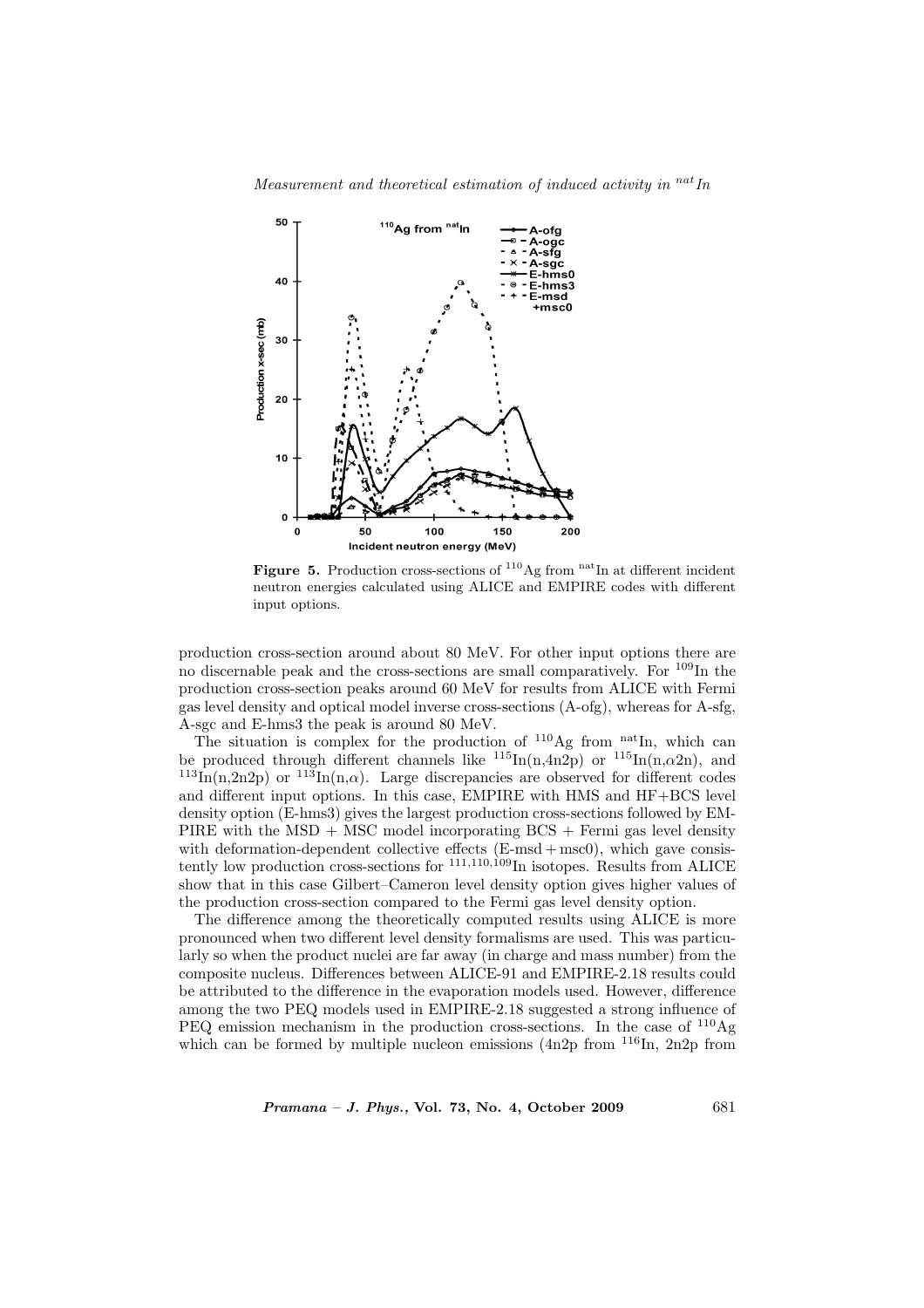

Figure 6. Production cross-sections of  $^{109}$ In from nat<sub>In</sub> at different incident neutron energies calculated using ALICE and EMPIRE codes with different input options.

<sup>114</sup>In) or by  $\alpha$  + neutron emissions ( $\alpha$ , 2n from <sup>116</sup>In,  $\alpha$  from <sup>114</sup>In), a significant difference in the shape of the curves is also observed. This study shows that optical model cross-section along with Fermi gas level density formalism is the best choice for such calculations.

# 5. Conclusions

Using the measured radioactivity induced in  $n_{\text{at}}$  In by medium-energy neutrons we have analysed the energy differential production cross-sections of  $^{111,110,109}$ In and <sup>110</sup>Ag. From the measured data of integral quantities it is not possible to have a detailed analysis of differential quantities. Nevertheless, it gives a useful overview particularly in the absence of mono-energetic neutron sources throughout this energy range. It may be noted that the codes used in the present analysis have not been rigorously studied for energies above 50 MeV. Excitation functions of residual nuclides for proton-induced reaction on different targets calculated with ALICE-IPPE (modified version of ALICE) have been compared with the measured data in the energy range upto 80 MeV by some workers. But ALICE-91 or earlier versions (ALICE-87) are used in a few works [6–8] for estimation and analysis of excitation functions in the energy range 90–110 MeV. EMPIRE-2.18 is not yet extensively used. Activation studies carried out using this code is mostly at much lower energies than 200 MeV as mentioned by the authors of the code in [3]. In order to use ALICE-91 and EMPIRE-2.18 to estimate excitation functions and induced activity in the energy region up to about 200 MeV, it can be concluded that multiparticle (more than two particles) PEQ emission needs to be incorporated in the models.